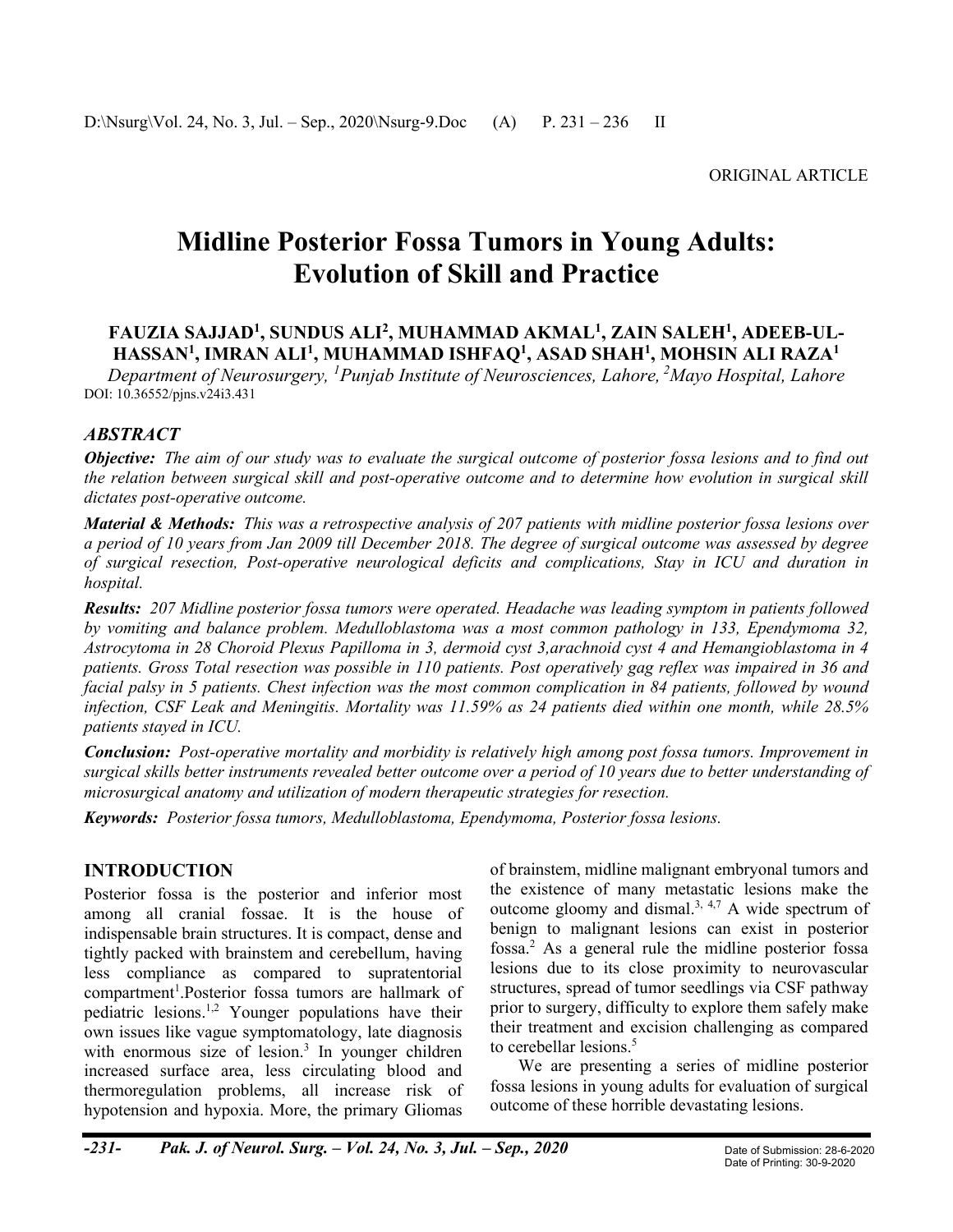## **MATERIAL AND METHODS**

## *Study Design*

This is a retrospective study conducted at Department of Neurosurgery, Punjab Institute of Neurosciences (PINS), LGH, Lahore. Approval was taken from office of research affairs. Medical record was reviewed retrospectively of 207 midline posterior fossa lesions over a period of 10 years from Jan 2009 till December 2018.

# *Sampling*

Midline posterior fossa tumors operated by 2 authors and three over a period of 10 years were retrospectively analyzed.

# *Inclusion Criteria*

All patients with midline posterior fossa lesions were included in our study who were younger than 30 years irrespective of their gender.

# *Exclusion Criteria*

Laterally placed posterior fossa lesions were excluded. Patients older than 30 years were excluded.

#### **Table 1:** *Age of the Patients.*

|       |                    | Frequency | Percent | <b>Valid</b><br>Percent | <b>Cumulative</b><br>Percent |
|-------|--------------------|-----------|---------|-------------------------|------------------------------|
| Valid | Less than 10 years | 93        | 44.9    | 44.9                    | 44.9                         |
|       | $11 - 20$ years    | 101       | 48.8    | 48.8                    | 93.7                         |
|       | $21 - 30$ years    | 13        | 6.3     | 6.3                     | 100.0                        |
|       | Total              | 207       | 100.0   | 100.0                   |                              |

**Table 2:** *Gender.*

|       |        | Frequency | Percent | <b>Valid Percent</b> | <b>Cumulative</b><br>Percent |
|-------|--------|-----------|---------|----------------------|------------------------------|
| Valid | Male   | 12.1      | 58.5    | 58.5                 | 58.5                         |
|       | Female | 86        | 41.5    | 41.5                 | 100.0                        |
|       | Total  | 207       | 100.0   | 100.0                |                              |

#### **Table 3:** *Presenting Symptoms.*

|       |                      | Frequency |       | <b>Percent</b> Valid Percent | <b>Cumulative</b><br>Percent |
|-------|----------------------|-----------|-------|------------------------------|------------------------------|
| Valid | Headache             | 131       | 63.3  | 63.3                         | 63.3                         |
|       | Vomiting             | 43        | 20.8  | 20.8                         | 84.1                         |
|       | Balance disturbances | 33        | 15.9  | 15.9                         | 100.0                        |
|       | Total                | 207       | 100.0 | 100.0                        |                              |

## *Data Collection*

The clinical information including their age, gender, presenting symptoms, degree of surgical resection, postoperative complications, histopathological diagnosis, morbidity, mortality, hospital stay in ICU were analyzed.

### *Data Analysis*

Data was statistically analyzed using SPSS 26. Variables were identified. Simple descriptive statistics were used for analysis of demographic variables. Mean and standard deviations were calculated for age, frequencies and percentages were determined for qualitative variables that are gender, presenting symptoms, degree of surgical resection, histopathological diagnosis, post-operative complications, mortality, morbidity and hospital ICU stay.

# **RESULTS**

Collective data of 207 patients who were operated for posterior fossa midline lesions was included.

## *Incidence of Age*

We included all patients who were younger than 30 years and divided them into three groups. Group 1 younger than 10 years that includes 93 (44.92%) patients, group 2 ages between 11 to 20 years includes 101 (48.79%) patients. Group 3 patients' age between 21 to 30 years includes 13 (6.2%) patients (Table 1).

## *Gender Incidence*

There were 121 (58.99%) males and 86 (41.54%) females (See table 2 below).

## *Clinical Features*

Headache was the main presenting symptom in 131 (63.28%) patients. Vomiting accompanied headache in 43 (20.77%) patients. Our 33 (15.94%) patients had balance problems in the form of truncal ataxia and difficulty walking (See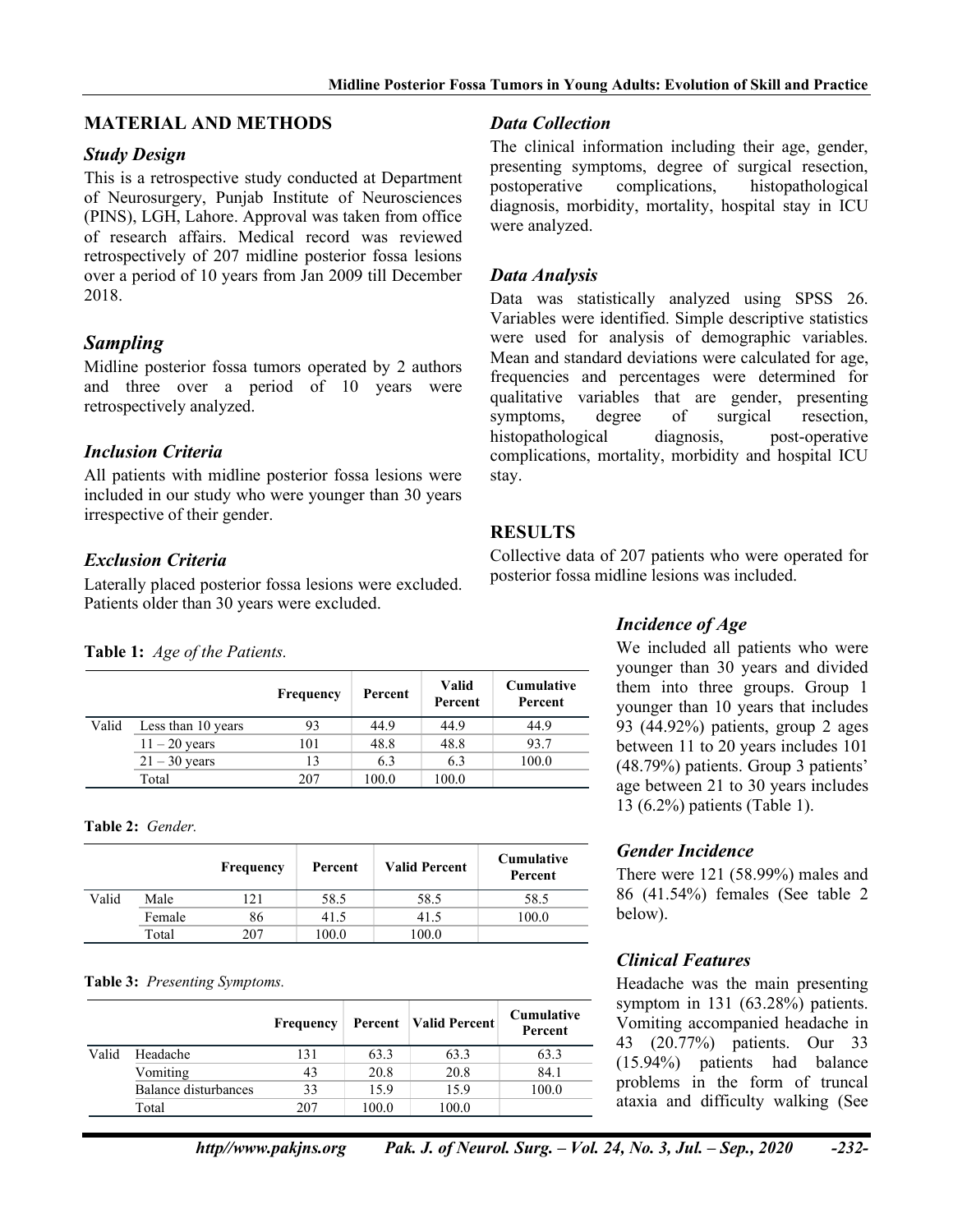Table 3). Apparently patients have been able to eat normally, but on neurological examination, we found impaired gag in 13 (6.28%) patients,  $6<sup>th</sup>$  nerve palsy was found in 8 (3.86%) patients.

#### *Surgical Approaches*

All patients were reviewed clinically as well as radiologically and their surgery was planned by midline sub occipital craniectomy in prone position. All patients having lesion exposed just on lifting up of tonsils were operated by midline approach with minimum vermian dissection if required. Purely intraventricular lesions were approached by telovelar approach and anterio-superior higher midline lesions were approached by trans-vermian dissection just below the tent. We were successful in gross total excision of 110 (53.14%) patients. Residual lesion was left in 95 (45.89%) patients and just biopsy was taken 2 (0.966%) patients (see table 5). Almost in our half

#### **Table 4:** *Histopathology.*

|       |                          | Frequency | Percent | Valid<br>Percent | <b>Cumulative</b><br>Percent |
|-------|--------------------------|-----------|---------|------------------|------------------------------|
| Valid | Medulloblastoma          | 133       | 64.3    | 64.3             | 64.3                         |
|       | Astrocytoma              | 28        | 13.5    | 13.5             | 77.8                         |
|       | Hemangioblastoma         | 4         | 1.9     | 1.9              | 79.7                         |
|       | Choriod plexus papilloma | 3         | 1.4     | 1.4              | 81.2                         |
|       | Ependymoma               | 32        | 15.5    | 15.5             | 96.6                         |
|       | Arachnoid Cyst           | 4         | 1.9     | 1.9              | 98.6                         |
|       | Dermoid Cyst             | 3         | 1.4     | 1.4              | 100.0                        |
|       | Total                    | 207       | 100.0   | 100.0            |                              |

#### **Table 5:** *Tumor Resection.*

|       |                       | <b>Frequency</b> |       | <b>Percent</b>   Valid Percent | <b>Cumulative</b><br>Percent |
|-------|-----------------------|------------------|-------|--------------------------------|------------------------------|
| Valid | Gross total resection | 10               | 53.1  | 53.1                           | 53.1                         |
|       | Residual lesion       | 95               | 45.9  | 45.9                           | 99.0                         |
|       | <b>Biopsy</b>         |                  | 1.0   | 1.0                            | 100.0                        |
|       | Total                 | 207              | 100.0 | 100.0                          |                              |

#### **Table 6:** *Morbidity.*

|       |                        | <b>Frequency</b> | Percent | <b>Valid Percent</b> | Cumulative<br>Percent |
|-------|------------------------|------------------|---------|----------------------|-----------------------|
| Valid | <b>Chest Infection</b> | 84               | 40.6    | 40.6                 | 40.6                  |
|       | Impaired gag reflex    | 36               | 17.4    | 17.4                 | 58.0                  |
|       | Facial nerve palsy     |                  | 2.4     | 2.4                  | 60.4                  |
|       | Wound infection        | 12               | 5.8     | 5.8                  | 66.2                  |
|       | CSF leakage            | 11               | 5.3     | 5.3                  | 71.5                  |
|       | No complications       | 50               | 24.2    | 24.2                 | 95.7                  |
|       | Meningitis             | 9                | 4.3     | 4.3                  | 100.0                 |
|       | Total                  | 207              | 100.0   | 100.0                |                       |

patients, CSF diversion procedure in the form of VP shunt was performed in 115 (55.55%) patients.

#### *Post-operative Complications*

Post operatively we noticed impaired gag in 36 (17.3%) patients.

Facial palsy in 5 (2.14%) patients. Chest infection was the main culprit in 84 (40.5%) patients. 12 (5.79%) patients had wound infection post operatively. Unfortunately CSF leakage was observed in 11  $(5.31\%)$  and 9  $(4.3\%)$  patients developed meningitis. We observed cerebellar mutism in 18 (8.69%) and truncal ataxia in 15 (7.24%) patients (see table 6).

#### *Histopathological Findings*

Histopathology revealed Medulloblastoma in 133 (64.25%) patients, Ependymoma in 32 (15.45%) patients, Astrocytoma in 28 (13.52%), Choroid Plexus Papilloma in 3 (1.44%) patients. Hemangioblastoma in

> 4 (1.93%) patients, dermoid in 3 (1.44%) patients, Arachnoid Cyst 4 (1.93%) patients (see table 4).

## *Morbidity and Mortality*

Post operatively our 58 patients (28%) stayed in ICU for 1 month. Out of them 24 (11.59%) patients died. Out of remaining 34, 12 patients (5.79%) gradually improved and discharged and remaining 22 (10.62%) patients further remained in ward for 1 to 2 weeks and then discharged with some morbidity in the form of truncal ataxia or deteriorated cognitive level.

#### *Analysis*

For critique detailed analysis of our results we divided ten year period into three eras. First era of four years while second and third era of three years each. In first era from January 2009, till December 2012 we operated 52 patients (25.12%). We were successful in gross total resection in 8 patients. In 42 patients residual tumor was left and just biopsy was taken in 2 patients. In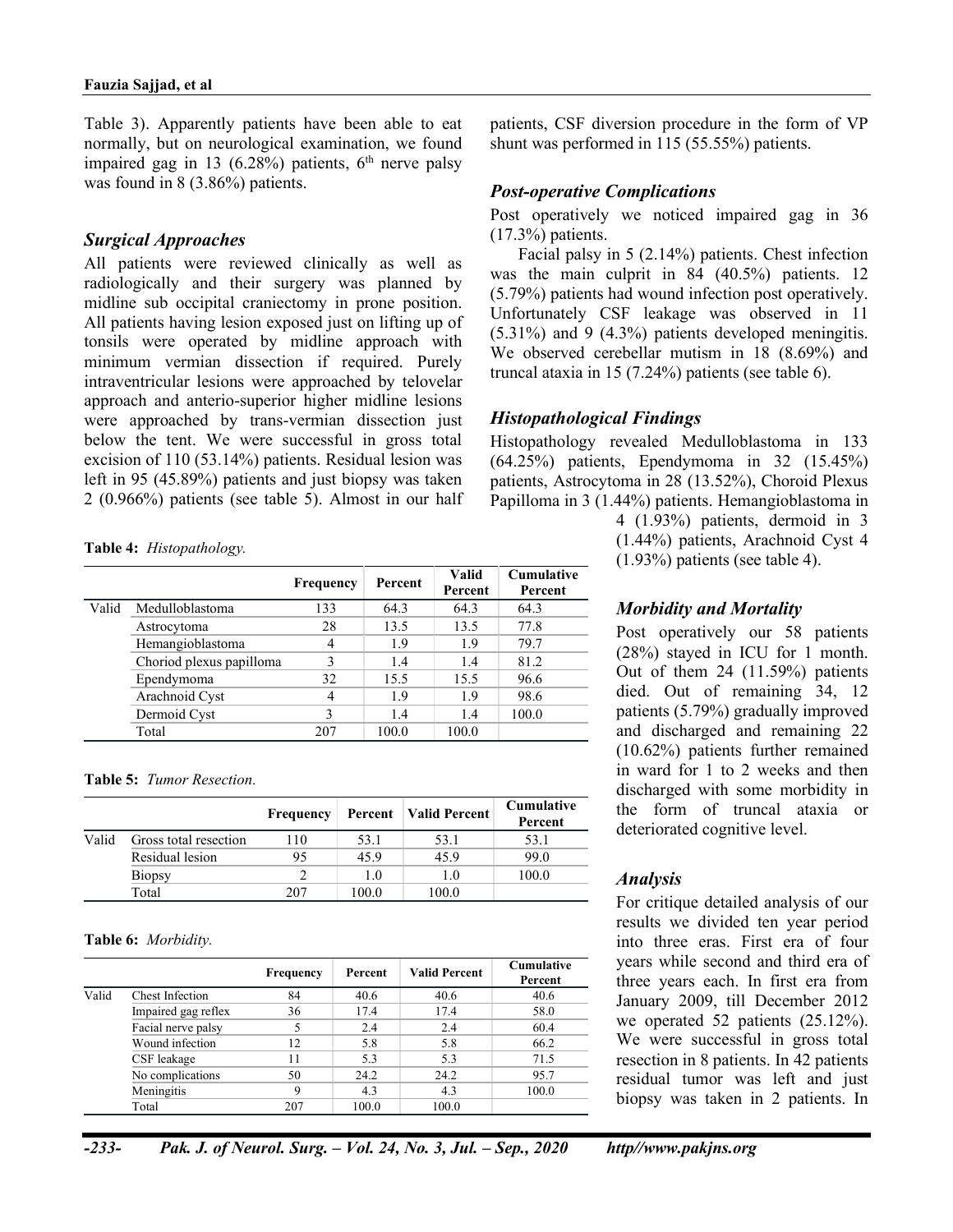|                      | $2009 -$<br>2012 | $2013 -$<br>2015 | $2016 -$<br>2018 | <b>Total</b> |
|----------------------|------------------|------------------|------------------|--------------|
| Operated cases       | 52               | 73               | 82               | 207          |
| Gross total excision |                  | 38               | 64               | 110          |
| Residual             | 42               | 35               | 18               | 95           |
| Biopsy               |                  |                  |                  |              |

**Table 7:** *Comparison of Surgical Resection in Three Eras.*

**Table 8:** *Comparison of Debilitating Complications Era Wise.*

| <b>Complications</b> | 2009-2012 | 2013-2015 | 2016-2018 |
|----------------------|-----------|-----------|-----------|
| <b>Facial Palsy</b>  |           |           |           |
| Truncal ataxia       |           |           |           |
| Cerebellar mutism    |           |           |           |

second era (2013-2015), total 73 (35.26%) patients were operated, gross total resection was possible in 38 patients and residual lesion left in 35 patients. In third era (2016-2018), gross total resection was achieved in 64 patients with residual lesion left in 18 patients (see table 7). When complications were analyzed era wise, same pattern was seen. The debilitating complications of facial palsy, truncal ataxia and cerebellar mutism were more in first era and then declined gradually (see table 8). Mortality appraisal showed similar decline from 15 to 7 and then in last era only 2 patients died.

# **DISCUSSION**

Excision of posterior fossa tumor is an arduous and laborious job. A spectrum of lesions resides in posterior fossa especially in pediatric population<sup>2, 5,6</sup>. Midline posterior fossa lesions are comparatively more exigent and demanding<sup>8</sup>. In our study, we operated 207 patients, mostly were in their first and second decade of life. Literature documents prevalence of same age group. 1,7 Our patients presented mostly with headache and vomiting. Muzumdar et al. documented in his comparative analysis of Medulloblastoma case series that 75.3% patients presented with headache and vomiting. <sup>9</sup> Our histopathology spectrum is also comparable with most of the studies that Medulloblastoma is the leading culprit in posterior fossa. 1,7 We were able to achieve gross total resection in just 110 (53.14%) patients while residual lesion left in 95 (45.89%) patients. This is relatively dismal as Cochrane reported to achieve gross total resection in

almost all patients. <sup>10</sup> Our post-operative complications like transient cerebellar mutism, CSF leakage, wound infection, and meningitis are comparable to international studies, but the incidence of facial and other cranial nerve palsies have higher incidence<sup>11,12,13</sup>. Although, Ayman and James mentioned facial palsies after posterior fossa surgery.<sup>14</sup> Probably the reason of relatively higher mortality and morbidity is that in modern neurosurgical centers the surgeon's surgical skills for excision of tumor is augmented with finest, stout and premier surgical instruments or equipment. Facilitation of neurophysiological monitoring in the form of Brainstem evoked potentials and cranial nerves monitoring further add to safe resection. 15,16 In third world countries the surgeon's surgical skill is the sole weapon to deal all kinds of lesions. Corruption and departmental policies are more detrimental than financial constraints. In our study, the tumors are included mainly operated by author on and author three. Our purpose was to document outcome assessment. It was general assumption that the patient's postoperative outcome improved over a period of time, posterior fossa surgery seems safer and fruitful.

On critical, scrutiny, it was noted that there is significant outcome improvement. The better familiarity of fourth ventricle anatomy, the identification of stria medullaris, and PICA along its ramifications, protection of basal nerves in front of peeping choroid plexus from foramen of luschka, superb meticulous dissection of cerebello-medullary fissure, gentle mobilization of uvula and tonsil with lesser traction and dissection of midline vermis all improved outcome not only in terms of extent of resection and lesser mortality but also with fewer postoperative complications and hospital ICU stay.

It is that evolution of surgical skill with reflection of previous mistakes and chasing the tumor with enthusiastic, positive thought to excise completely, but not at the expense of damage to nerve tissue that is always high yielding.

# **CONCLUSION**

Post-operative mortality and morbidity is relatively high among post fossa tumors.

Improvement in surgical skills better instruments revealed better outcome over a period of 10 years due to a better understanding of microsurgical anatomy and utilization of modern therapeutic strategies for resection.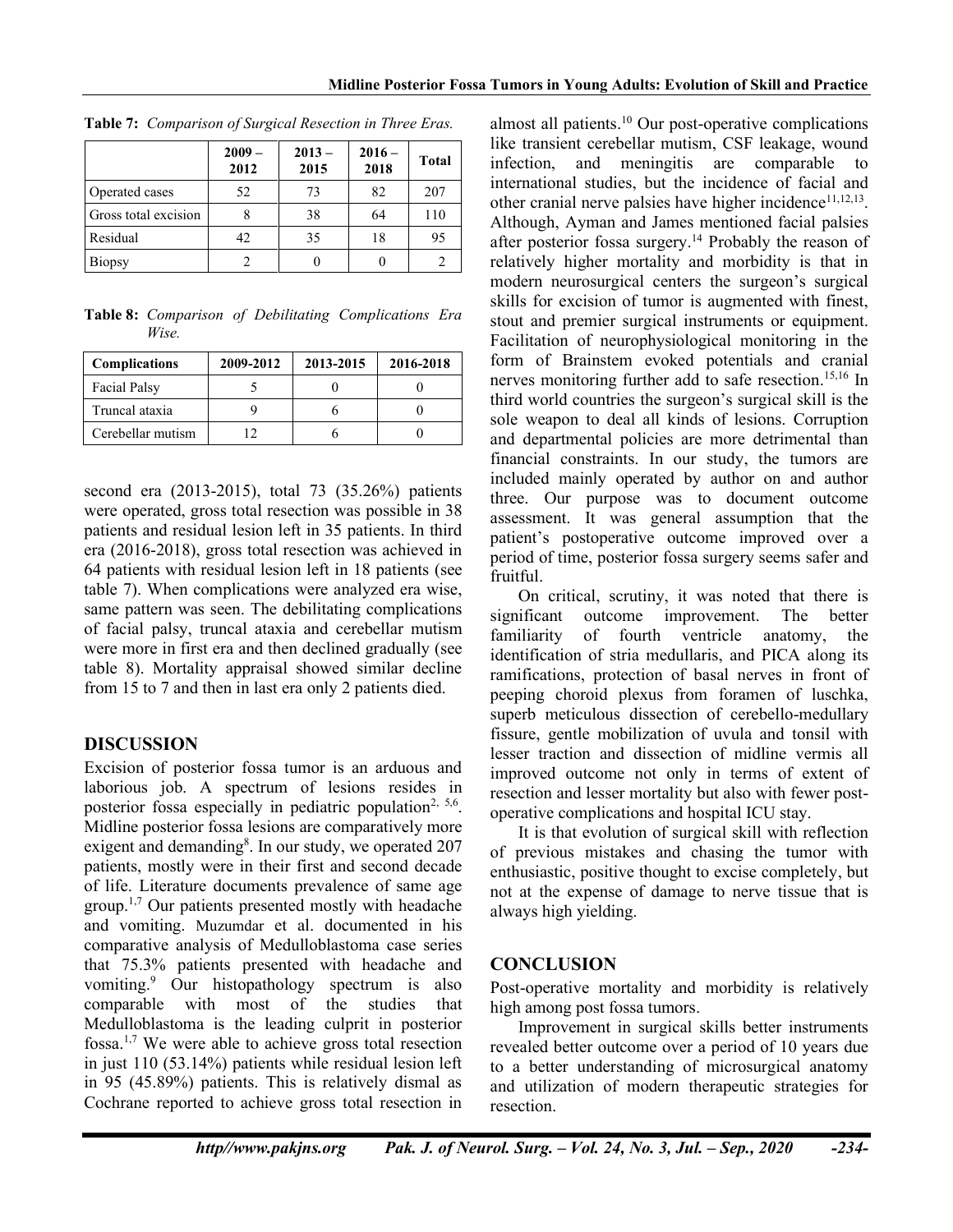#### **Limitations**

This study has limitations as cases from only two surgeons (authors) were included and evolution of skill and practice was noted.

#### **REFERENCES**

- 1. Prasad, Kadali Satya Vara et al. Clinicopathological Study of Pediatric Posterior Fossa Tumors. Journal of Pediatric Neurosciences, 2017; 12 (3): 245-250. Doi: 10.4103/jpn.JPN\_113\_16
- 2. Kerleroux B, Cottier JP, Janot K, Listrat A, Sirinelli D, Morel B. Posterior fossa tumors in children: Radiological tips & tricks in the age of genomic tumor classification and advance MR technology. J Neuroradiol. 2020; 47 (1): 46-53. Doi: 10.1016/j.neurad.2019.08.002
- 3. Brell M, Ibáñez J, Caral L, et al. Factors influencing surgical complications of intra-axial brain tumors. Acta Neurochir (Wien). 2000; 142: 739-50.
- 4. Winston K, Gilles FH, Leviton A, Fulchiero A. Cerebellar gliomas in children. J Natl Cancer Inst. 1977; 58: 833–8.
- 5. Voth, D., Schwarz, M. & Geißler, M. Surgical treatment of posterior fossa tumors in infancy and childhood: techniques and results. Neurosurg. Rev. 1993; 16**:** 135–143.

https://doi.org/10.1007/BF00258246

- 6. O'Brien DF, Caird J, Kennedy M, Roberts GA, Marks JC, Allcutt DA. Posterior fossa tumours in childhood: Evaluation of presenting clinical features, 2001; 94 (2): 52-53.
- 7. Reza MH, Haroon K, Barua, KK. Histopathological Profile of Posterior Cranial Fossa Midline Tumors in Children, 2017; 6: 40-42.
- 8. Cushing H. Experience with the cerebellar Medulloblastoma: Critical review. Acta Pathol

MicrobiolImmunol Scand. 1930; 7 (1-2): 1-86.

- 9. Muzumdar D, & Deshpande A, Kumar Ratnesh, Sharma A, Goel N, et al. Medulloblastoma in childhood-King Edward Memorial hospital surgical experience and review: Comparative analysis of the case series of 365 patients. Journal of Pediatric Neurosciences, 2011; 6: S78-85. 10.4103/1817- 1745.85717.
- 10. Douglas Cochrane D, Gustavsson B, Poskitt K, P, Steinbok P, Kestle J, R, W: The Surgical and Natural Morbidity of Aggressive Resection for Posterior Fossa Tumors in Childhood. Pediatr Neurosurg. 1994; 20: 19- 29. Doi: 10.1159/000120761
- 11. Dubey, Arvind et al. Complications of posterior cranial fossa surgery--an institutional experience of 500 patients. Surgical neurology, 2009; 72 (4): 369-75.
- 12. Agarui PH, Plese JP, Ciquini O, et al. Transient mutism following a posterior fossa approach to cerebellar tumors in children: a critical review of the literature. Childs Nerv Syst. 1995; 11: 306-10.
- 13. Black P. Cerebrospinal fluid leaks following spinal or posterior fossa surgery: use of fat grafts for prevention and repair. Neurosurg Focus, 2000; 9: e4.
- 14. Khalil, Ayman et al. "Unilateral abducens and bilateral facial nerve palsies associated with posterior fossa exploration surgery." Journal of surgical case reports, 2016; 3 (6). Doi:10.1093/jscr/rjw028
- 15. Aravabhumi, S et al. "Brainstem auditory evoked potentials: intraoperative monitoring technique in surgery of posterior fossa tumors." Archives of physical medicine and rehabilitation, 1987; 68 (3): 142-6.
- 16. Slotty PJ, Abdulazim A, Kodama K, Javadi M, Hänggi D, Seifert V, Szelényi A. Intraoperative neurophysiological monitoring during resection of infratentorial lesions: the surgeon's view. Journal of Neurosurgery JNS. 126.1: 281-288.

#### **Additional Information**

**Disclosures:** Authors report no conflict of interest.

**Ethical Review Board Approval:** The study was conformed to the ethical review board requirements.

**Human Subjects:** Consent was obtained by all patients/participants in this study.

#### **Conflicts of Interest:**

In compliance with the ICMJE uniform disclosure form, all authors declare the following:

**Financial Relationships:** All authors have declared that they have no financial relationships at present or within the previous three years with any organizations that might have an interest in the submitted work.

**Other Relationships:** All authors have declared that there are no other relationships or activities that could appear to have influenced the submitted work.